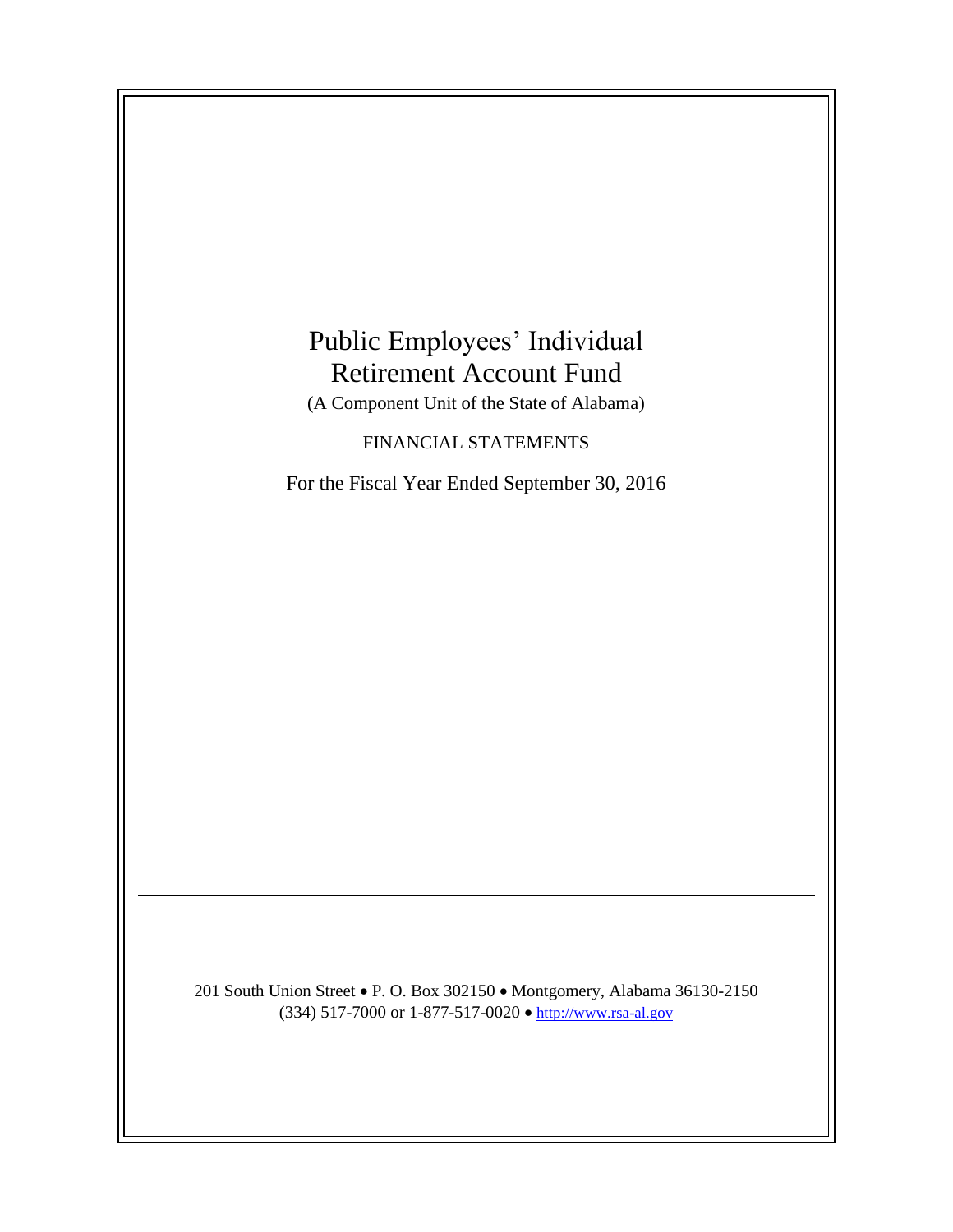## **Public Employees' Individual Retirement Account Fund (PEIRAF) Management's Discussion and Analysis September 30, 2016**

The Public Employees' Individual Retirement Account Fund (PEIRAF) was established in 1982 to provide public employees of the State of Alabama with an opportunity to invest in an employee contribution plan. The Tax Reform Act of 1986 prohibited contributions to employee contribution plans for years after 1986. Accordingly, on November 26, 1986, the Board elected to discontinue receiving contributions to the PEIRAF after December 31, 1986. Existing PEIRAF member accounts continue to be invested and available for distribution. The following discussion provides an overview of the financial position and results of operation for the PEIRAF as of and for the year ended September 30, 2016. For more detailed information, please refer to the financial statements, including the *Notes to the Financial Statements*.

## **Overview of the Financial Statements**

The financial statements of the PEIRAF include the *Statement of Fiduciary Net Position* and the *Statement of Changes in Fiduciary Net Position*. The *Notes to the Financial Statements* are considered an integral part of the financial statements and should be read in conjunction with the financial statements.

The financial statements are prepared under the accrual basis of accounting using the economic resources measurement focus. Revenues are recognized when earned and expenses are recognized when incurred, regardless of when cash is received or expended. Investments are reported at fair value.

The *Statement of Fiduciary Net Position* includes all assets and liabilities of the PEIRAF and provides a snapshot of the financial position of the PEIRAF as of the end of the fiscal year. Assets are reduced by liabilities resulting in the fiduciary net position restricted for PEIRAF's members as of the fiscal year-end.

The *Statement of Changes in Fiduciary Net Position* reports all of the additions and deductions in the fiscal year for the PEIRAF plan. Additions are primarily comprised of investment income. Deductions primarily consist of distributions made to members during the fiscal year. The change in fiduciary net position plus the beginning fiduciary net position results in the fiduciary net position restricted for members at fiscal year-end.

The *Notes to the Financial Statements* include a description of the PEIRAF, a summary of significant accounting policies, and notes and disclosures regarding the PEIRAF's investments.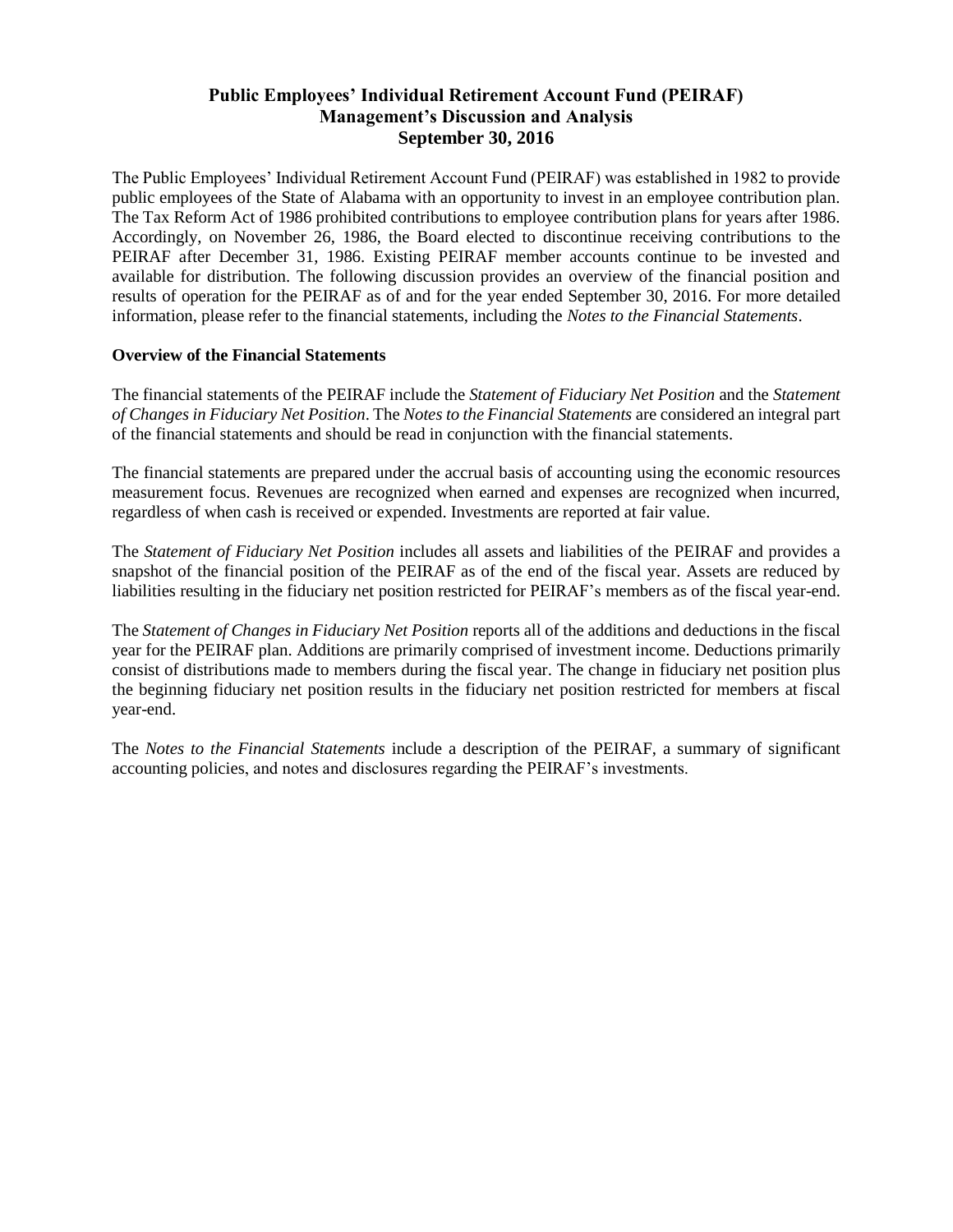Comparative financial statements for the fiscal years ended September 30, 2016 and September 30, 2015 have been included below.

| <b>Summary Comparative Statement of Fiduciary Net Position</b> | As of September 30, 2016 and 2015 |              |             |                             |
|----------------------------------------------------------------|-----------------------------------|--------------|-------------|-----------------------------|
|                                                                | 2016                              | 2015         | Variance    | $%$ Increase/<br>(Decrease) |
| <b>Assets</b>                                                  |                                   |              |             |                             |
| Cash                                                           | \$<br>1,001                       | \$           | \$<br>1,000 | 100,000.00                  |
| <b>Interest Receivable</b>                                     | 713,037                           | 723,230      | (10, 193)   | (1.41)                      |
| Investments                                                    | 83,943,244                        | 83,155,823   | 787.421     | 0.95                        |
| <b>Invested Securities Lending Collateral</b>                  | 4,642,453                         | 3,358,214    | 1,284,239   | 38.24                       |
| <b>Total Assets</b>                                            | 89,299,735                        | 87, 237, 268 | 2,062,467   | 2.36                        |
| <b>Liabilities</b>                                             |                                   |              |             |                             |
| <b>Investment Purchases Payable</b>                            |                                   | 427,452      | (427, 452)  | (100.00)                    |
| Securities Lending Collateral                                  | 4,642,453                         | 3,358,214    | 1,284,239   | 38.24                       |
| <b>Total Liabilities</b>                                       | 4,642,453                         | 3,785,666    | 856,787     | 22.63                       |
| <b>Net Position Restricted for PEIRAF Benefits</b>             | \$84,657,282                      | \$83,451,602 | \$1,205,680 | 1.44                        |

#### **Summary Comparative Statement of Fiduciary Net Position As of September 30, 2016 and 2015**

**Summary Comparative Statement of Changes in Fiduciary Net Position For the Fiscal Years Ended September 30, 2016 and 2015**

|                                                       | 2016            | 2015            | <b>Variance</b> | $%$ Increase/<br>(Decrease) |
|-------------------------------------------------------|-----------------|-----------------|-----------------|-----------------------------|
| <b>Additions</b>                                      |                 |                 |                 |                             |
| Interest and Dividend Income                          | \$<br>2,987,735 | \$<br>2,991,788 | \$<br>(4.053)   | (0.14)                      |
| Net Increase/(Decrease) in Fair Value of Investments  | 1,782,642       | (569, 735)      | 2,352,377       | (412.89)                    |
| Net Income from Securities Lending Activities         | 38,736          | 43,906          | (5,170)         | (11.78)                     |
| <b>Total Additions</b>                                | 4,809,113       | 2,465,959       | 2,343,154       | 95.02                       |
| <b>Deductions</b>                                     |                 |                 |                 |                             |
| Normal Distributions                                  | 3,603,433       | 3,975,269       | (371,836)       | (9.35)                      |
| <b>Total Deductions</b>                               | 3,603,433       | 3,975,269       | (371, 836)      | (9.35)                      |
| <b>Change in Net Position</b>                         | 1,205,680       | (1,509,310)     | 2,714,990       | (179.88)                    |
| <b>Net Position Restricted for PEIRAF Benefits at</b> |                 |                 |                 |                             |
| <b>Beginning of Year</b>                              | 83,451,602      | 84,960,912      | (1,509,310)     | (1.78)                      |
| <b>Net Position Restricted for PEIRAF Benefits at</b> |                 |                 |                 |                             |
| <b>End of Year</b>                                    | \$84,657,282    | \$83,451,602    | \$1,205,680     | 1.44                        |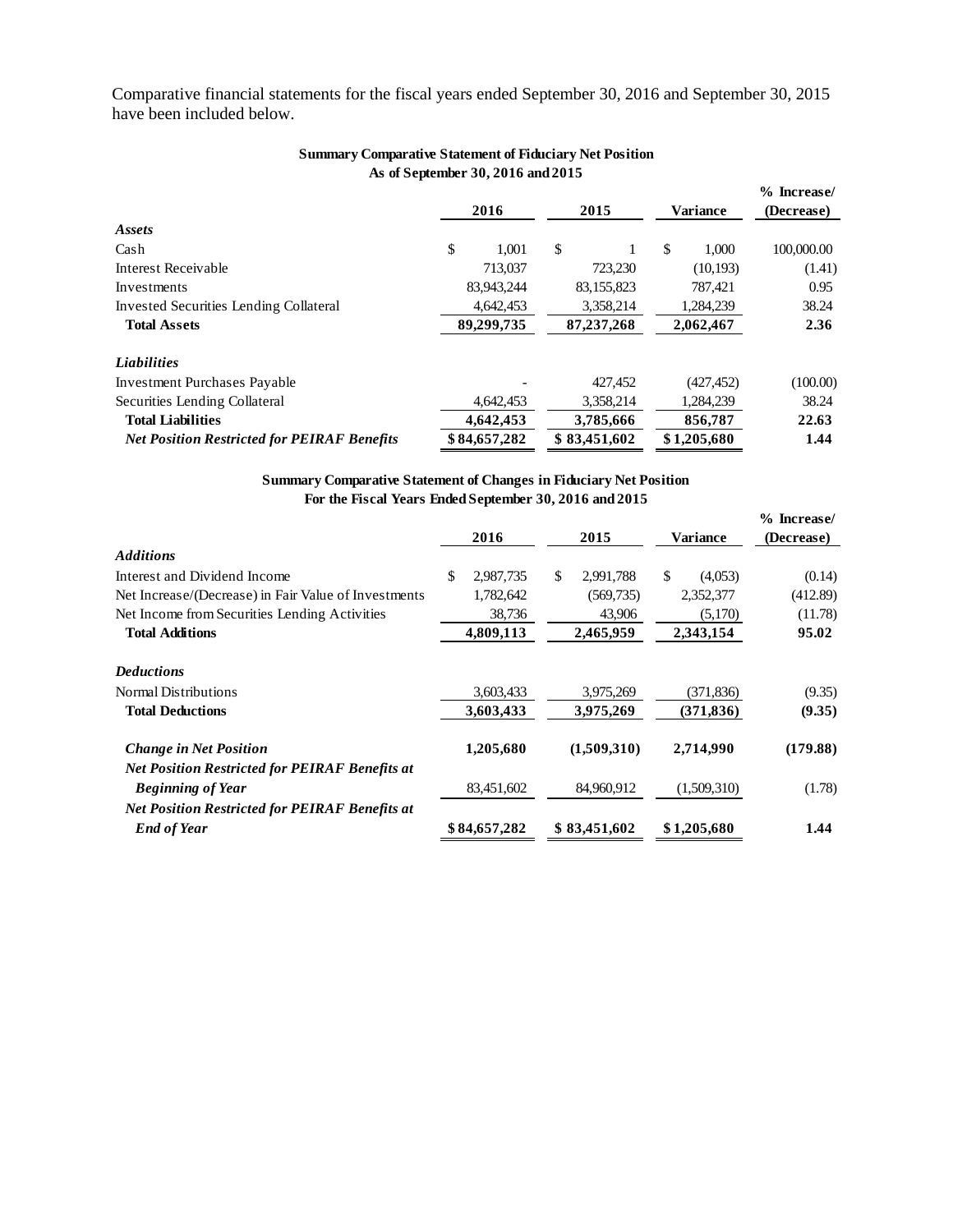## **Financial Highlights**

- The number of participants in PEIRAF decreases each year as the plan is closed to new participants.
- The PEIRAF invests in domestic fixed maturity securities. The PEIRAF's annual rate of return on these investments as calculated by State Street Bank and Trust Company, the PEIRAF's investment custodian, was 5.88% for fiscal year 2016 which resulted in a significant increase in net position.
- $\triangleright$  The decreased purchase payable for fiscal year 2016 was due to securities purchased in the current fiscal year and settling the following fiscal year having lower value compared to the value of securities purchased using trade date accounting in the previous fiscal year.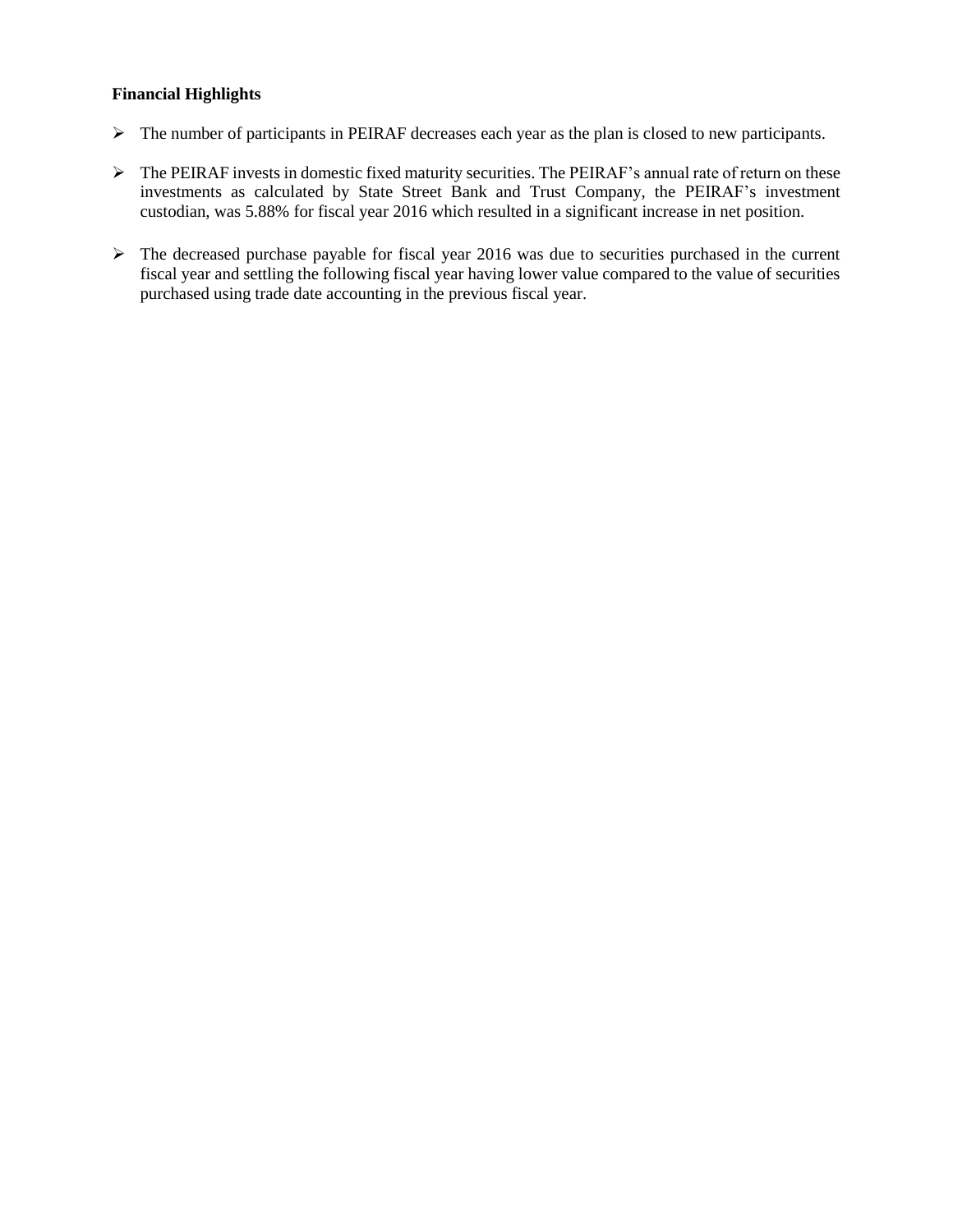## **PUBLIC EMPLOYEES' INDIVIDUAL RETIREMENT ACCOUNT FUND Statement of Fiduciary Net Position September 30, 2016 with comparative amounts at September 30, 2015**

|                                                    | 2016 |            | 2015 |              |
|----------------------------------------------------|------|------------|------|--------------|
| <b>Assets</b>                                      |      |            |      |              |
| Cash                                               | \$   | 1,001      | \$   | 1            |
| <b>Interest Receivable</b>                         |      | 713,037    |      | 723,230      |
| Investments, at Fair Value (Note 2)                |      |            |      |              |
| <b>Commercial Paper</b>                            |      |            |      | 999,383      |
| Money Market and Mutual Funds                      |      | 2,397,885  |      | 1,976,999    |
| <b>U.S. Government Guaranteed Bonds</b>            |      | 23,570,007 |      | 23,636,937   |
| U.S. Agency Securities                             |      | 6,333,131  |      | 7,168,064    |
| Mortgage-backed Securities                         |      | 14,084,916 |      | 13,614,274   |
| Corporate Bonds                                    |      | 36,700,832 |      | 34,973,580   |
| <b>Preferred Stocks</b>                            |      | 856,473    |      | 786,586      |
| <b>Total Investments</b>                           |      | 83,943,244 |      | 83,155,823   |
| <b>Invested Securities Lending Collateral</b>      |      | 4,642,453  |      | 3,358,214    |
| <b>Total Assets</b>                                |      | 89,299,735 |      | 87, 237, 268 |
| <b>Liabilities</b>                                 |      |            |      |              |
| <b>Investment Purchases Payable</b>                |      |            |      | 427,452      |
| Securities Lending Collateral                      |      | 4,642,453  |      | 3,358,214    |
| <b>Total Liabilities</b>                           |      | 4,642,453  |      | 3,785,666    |
| <b>Net Position Restricted for PEIRAF Benefits</b> | \$   | 84,657,282 | \$   | 83,451,602   |

See accompanying Notes to the Financial Statements.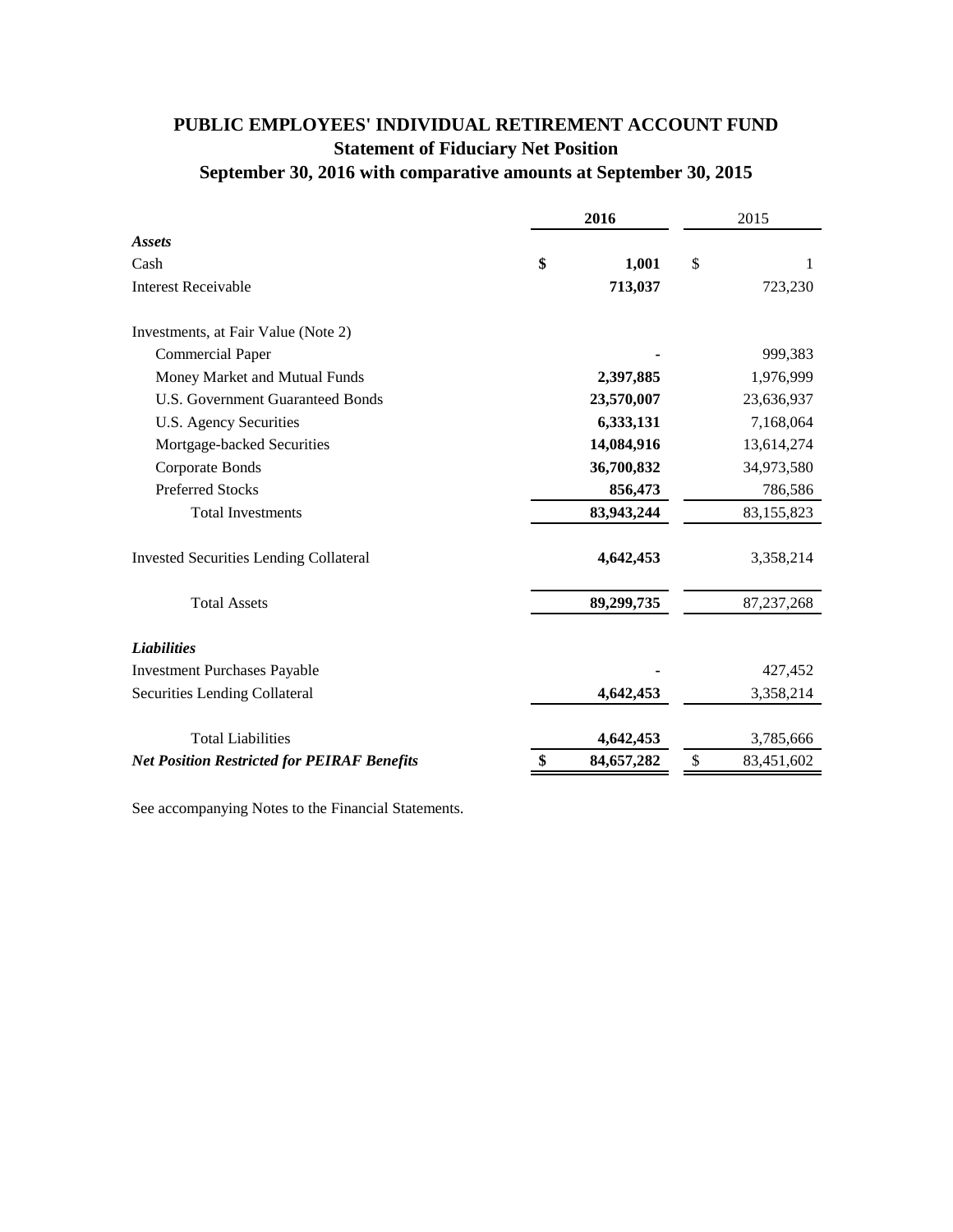## **PUBLIC EMPLOYEES' INDIVIDUAL RETIREMENT ACCOUNT FUND Statement of Changes in Fiduciary Net Position**

## **For the Fiscal Year Ended September 30, 2016 with comparative amounts shown for 2015**

| <b>Additions</b><br>Investment Income (Note 2)<br><b>From Investing Activities</b><br>\$<br><b>Interest and Dividends</b><br>2,987,735<br>\$<br>2,991,788<br>Net Increase/(Decrease) in Fair Value of Investments<br>1,782,642<br>4,770,377<br>Total Investment Income from Investing Activities<br>2,422,053<br><b>From Securities Lending Activities</b><br>67,277<br>Securities Lending Income<br>84,288<br>Less Securities Lending Expenses:<br><b>Borrower Rebates</b><br>8,261<br>34,085<br><b>Management Fees</b><br>11,467<br>15,110<br>45,552<br>23,371<br><b>Total Securities Lending Expenses</b><br>Income from Securities Lending Activities, Net<br>38,736<br>43,906<br>Net Investment Income<br>4,809,113<br>2,465,959<br><b>Total Additions</b><br>4,809,113<br>2,465,959<br><b>Deductions</b><br><b>Normal Distributions</b><br>3,603,433<br>3,975,269<br><b>Total Deductions</b><br>3,603,433<br>3,975,269<br>1,205,680<br>(1,509,310)<br><b>Change in Net Position</b><br><b>Net Position Restricted for PEIRAF Benefits:</b><br>Beginning of Year<br>83,451,602<br>84,960,912<br><b>End of Year</b><br>\$<br>84,657,282<br>\$<br>83,451,602 | 2016 |  | 2015 |            |
|-----------------------------------------------------------------------------------------------------------------------------------------------------------------------------------------------------------------------------------------------------------------------------------------------------------------------------------------------------------------------------------------------------------------------------------------------------------------------------------------------------------------------------------------------------------------------------------------------------------------------------------------------------------------------------------------------------------------------------------------------------------------------------------------------------------------------------------------------------------------------------------------------------------------------------------------------------------------------------------------------------------------------------------------------------------------------------------------------------------------------------------------------------------------|------|--|------|------------|
|                                                                                                                                                                                                                                                                                                                                                                                                                                                                                                                                                                                                                                                                                                                                                                                                                                                                                                                                                                                                                                                                                                                                                                 |      |  |      |            |
|                                                                                                                                                                                                                                                                                                                                                                                                                                                                                                                                                                                                                                                                                                                                                                                                                                                                                                                                                                                                                                                                                                                                                                 |      |  |      |            |
|                                                                                                                                                                                                                                                                                                                                                                                                                                                                                                                                                                                                                                                                                                                                                                                                                                                                                                                                                                                                                                                                                                                                                                 |      |  |      |            |
|                                                                                                                                                                                                                                                                                                                                                                                                                                                                                                                                                                                                                                                                                                                                                                                                                                                                                                                                                                                                                                                                                                                                                                 |      |  |      |            |
|                                                                                                                                                                                                                                                                                                                                                                                                                                                                                                                                                                                                                                                                                                                                                                                                                                                                                                                                                                                                                                                                                                                                                                 |      |  |      | (569, 735) |
|                                                                                                                                                                                                                                                                                                                                                                                                                                                                                                                                                                                                                                                                                                                                                                                                                                                                                                                                                                                                                                                                                                                                                                 |      |  |      |            |
|                                                                                                                                                                                                                                                                                                                                                                                                                                                                                                                                                                                                                                                                                                                                                                                                                                                                                                                                                                                                                                                                                                                                                                 |      |  |      |            |
|                                                                                                                                                                                                                                                                                                                                                                                                                                                                                                                                                                                                                                                                                                                                                                                                                                                                                                                                                                                                                                                                                                                                                                 |      |  |      |            |
|                                                                                                                                                                                                                                                                                                                                                                                                                                                                                                                                                                                                                                                                                                                                                                                                                                                                                                                                                                                                                                                                                                                                                                 |      |  |      |            |
|                                                                                                                                                                                                                                                                                                                                                                                                                                                                                                                                                                                                                                                                                                                                                                                                                                                                                                                                                                                                                                                                                                                                                                 |      |  |      |            |
|                                                                                                                                                                                                                                                                                                                                                                                                                                                                                                                                                                                                                                                                                                                                                                                                                                                                                                                                                                                                                                                                                                                                                                 |      |  |      |            |
|                                                                                                                                                                                                                                                                                                                                                                                                                                                                                                                                                                                                                                                                                                                                                                                                                                                                                                                                                                                                                                                                                                                                                                 |      |  |      |            |
|                                                                                                                                                                                                                                                                                                                                                                                                                                                                                                                                                                                                                                                                                                                                                                                                                                                                                                                                                                                                                                                                                                                                                                 |      |  |      |            |
|                                                                                                                                                                                                                                                                                                                                                                                                                                                                                                                                                                                                                                                                                                                                                                                                                                                                                                                                                                                                                                                                                                                                                                 |      |  |      |            |
|                                                                                                                                                                                                                                                                                                                                                                                                                                                                                                                                                                                                                                                                                                                                                                                                                                                                                                                                                                                                                                                                                                                                                                 |      |  |      |            |
|                                                                                                                                                                                                                                                                                                                                                                                                                                                                                                                                                                                                                                                                                                                                                                                                                                                                                                                                                                                                                                                                                                                                                                 |      |  |      |            |
|                                                                                                                                                                                                                                                                                                                                                                                                                                                                                                                                                                                                                                                                                                                                                                                                                                                                                                                                                                                                                                                                                                                                                                 |      |  |      |            |
|                                                                                                                                                                                                                                                                                                                                                                                                                                                                                                                                                                                                                                                                                                                                                                                                                                                                                                                                                                                                                                                                                                                                                                 |      |  |      |            |
|                                                                                                                                                                                                                                                                                                                                                                                                                                                                                                                                                                                                                                                                                                                                                                                                                                                                                                                                                                                                                                                                                                                                                                 |      |  |      |            |
|                                                                                                                                                                                                                                                                                                                                                                                                                                                                                                                                                                                                                                                                                                                                                                                                                                                                                                                                                                                                                                                                                                                                                                 |      |  |      |            |
|                                                                                                                                                                                                                                                                                                                                                                                                                                                                                                                                                                                                                                                                                                                                                                                                                                                                                                                                                                                                                                                                                                                                                                 |      |  |      |            |
|                                                                                                                                                                                                                                                                                                                                                                                                                                                                                                                                                                                                                                                                                                                                                                                                                                                                                                                                                                                                                                                                                                                                                                 |      |  |      |            |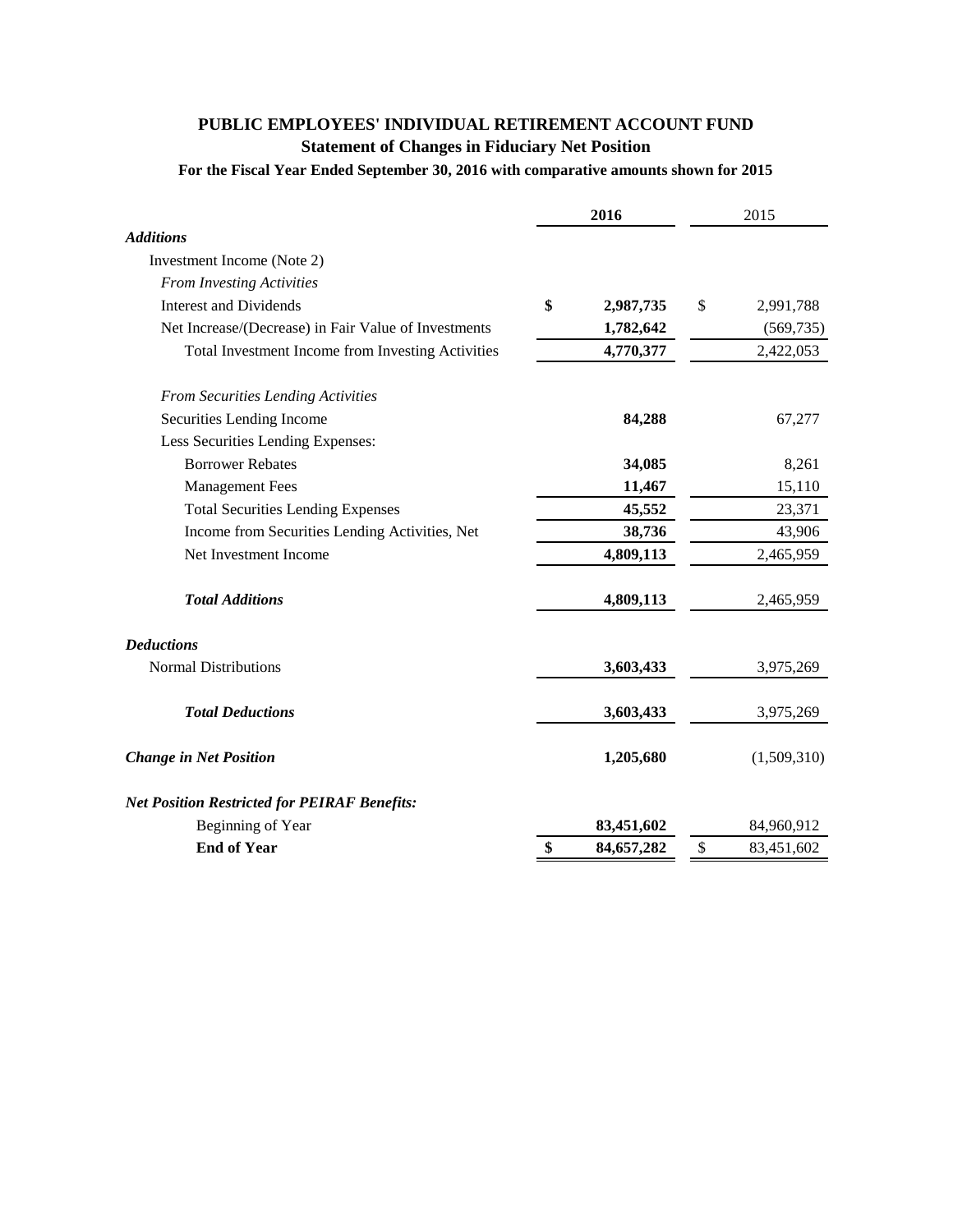## **1) Organization and Summary of Significant Accounting Policies**

## **A. Plan Description**

The Public Employees' Individual Retirement Account Fund (PEIRAF) was established on July 8, 1982, under the provisions of the *Code of Alabama 1975, Title 36, Chapter 27A* (Act 776 of the 1982 Alabama Legislature) for the purpose of providing State of Alabama public employees an opportunity to receive benefits offered by the Economic Recovery Act of 1981 as it relates to individual retirement accounts for public employees covered by a mandatory public retirement plan.

The PEIRAF operates as a deductible employee contribution plan and began receiving deductible employee contributions on November 1, 1982. The responsibility for the general administration and operation of the PEIRAF is vested with its Board of Control. In accordance with the Governmental Accounting Standards Board (GASB), the PEIRAF is considered a component unit of the State of Alabama (State) and is included in the State's Comprehensive Annual Financial Report.

All members of the Teachers' Retirement System of Alabama (TRS), the Employees' Retirement System of Alabama (ERS), the Judicial Retirement Fund (JRF), and other eligible employees pursuant to the provisions of the *Code of Alabama 1975, Section 36-27-6* are members of the PEIRAF and were eligible to make voluntary contributions. At September 30, 2016, there were 1,565 participants.

The Tax Reform Act of 1986 prohibited contributions to deductible employee contribution plans for years after 1986. Accordingly, on November 26, 1986, the PEIRAF Board of Control elected to discontinue receiving contributions to the PEIRAF after December 31, 1986. Existing PEIRAF member accounts continue to be invested and reinvested and available for distribution.

## **B. Cash**

Cash consists of deposits held by the State Treasurer in the PEIRAF's name. Deposits are entirely insured by the Federal Deposit Insurance Corporation or protected under the Security for Alabama Funds Enhancement (SAFE) Program. The *Code of Alabama 1975*, as amended, requires all State organizations to participate in the SAFE Program. The SAFE Program is a multiple financial institution collateral pool. The SAFE Program requires all public funds to be deposited in a financial institution designated by the State Treasurer as a qualified public depository. Each qualified public depository is required to pledge collateral in accordance with the rules established by the SAFE Board of Directors. In the event that a qualified public depository defaults or becomes insolvent and the pledged collateral is insufficient to satisfy the claims of public depositors, the *Code of Alabama 1975, Section 41-14A-9(3)* authorizes the State Treasurer to make assessments against the other qualified public depositories in the pool so that there will be no loss of public funds.

## **C. Basis of Accounting**

The PEIRAF is a private purpose trust fund that operates under the accrual basis of accounting using the economic resources measurement focus. Revenues are recognized when earned and expenses are recognized when incurred, regardless of the timing of the cash flows. The accompanying financial statements are prepared in accordance with the requirements of the Governmental Accounting Standards Board (GASB). Subsequent events were evaluated by management through the date the financial statements were issued.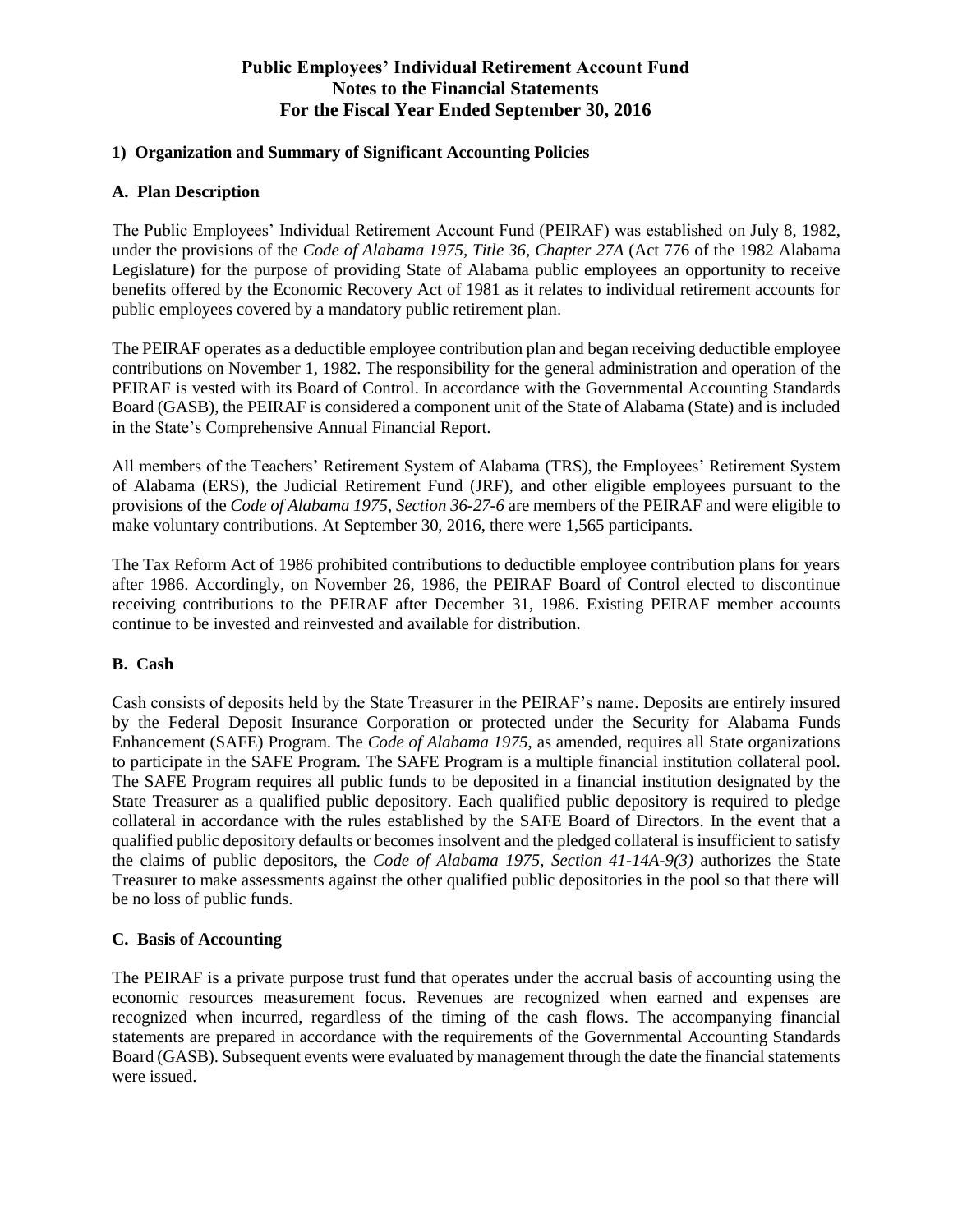#### **D. Investments**

The Board of Control has the authority and responsibility to invest and reinvest available funds, through the Secretary-Treasurer of the ERS, in bonds, mortgage-backed securities, common and preferred stock, and other investment vehicles with the care, skill, prudence, and diligence under the circumstances then prevailing that a prudent person acting in a like capacity and familiar with such matters would use.

All investments are carried at fair value. Short-term investments are reported at cost, which approximates fair value. Securities traded on national exchanges are valued at the last reported sales price at current exchange rates. Mortgage-backed securities are reported based on future principal and interest payments discounted at the prevailing interest rate for similar instruments. Generally, private placements are valued based on the selling price of similar investments sold in the open market. In those instances where there are no similar investments sold in the open market, an independent appraisal is performed to determine the fair value of the private placements.

#### **E. Income Distribution**

All investment income earned on the accrual basis is posted monthly to member accounts based on average daily balances. The income posted to member accounts was at an annual rate of 5.93% for the fiscal year.

#### **F. Administrative Costs**

Pursuant to the provisions of the *Code of Alabama 1975, Section 36-27A-7* (Act 2001-1061 of the Alabama Legislature), the administrative costs incurred directly for the operation of the PEIRAF are provided from the expense funds of the TRS and the ERS.

## **G. Distribution Policy**

Distributions to members can be in the form of a lump-sum distribution, a partial distribution, monthly distributions, or a rollover distribution. Upon attaining the age of 59  $\frac{1}{2}$ , a member may receive monthly distributions without penalty. There is no required age at which distributions must begin under this plan.

#### **H. Comparative Statements**

The basic financial statements include the prior fiscal year Statement of Fiduciary Net Position and the Statement of Changes in Fiduciary Net Position for comparative purposes only. Prior fiscal year note disclosures are not included. Therefore, the prior fiscal year basic financial statement presentation does not meet the minimum level of detail required for a presentation in conformity with generally accepted accounting principles. Accordingly, the prior fiscal year statements should be read in conjunction with the PEIRAF's prior fiscal year financial report from which the prior fiscal year statements were derived.

## **I. Use of Estimates**

The preparation of financial statements in conformity with generally accepted accounting principles requires management to make estimates and assumptions that affect the reported amounts and disclosures in the financial statements. Actual results may differ from these estimates.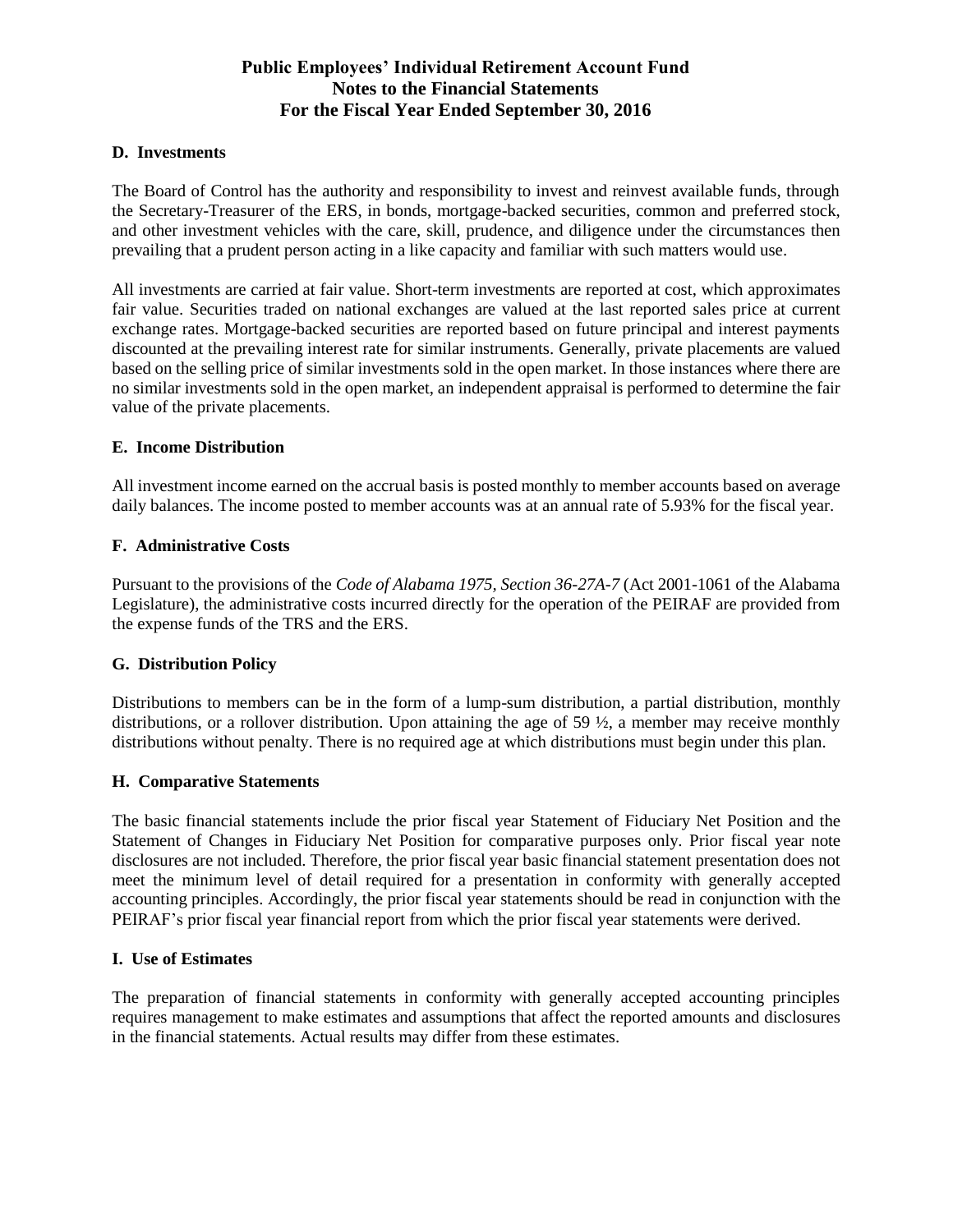#### **2) Investments**

## **A. Investment Risks**

Investments are subject to certain types of risks, including interest rate risk, custodial credit risk, and credit quality risk. The following describes those risks:

*Interest Rate Risk* – The fair value of fixed-maturity investments fluctuates in response to changes in market interest rates. Increases in prevailing interest rates generally translate into decreases in the fair value of those instruments. The fair value of interest sensitive instruments may also be affected by the creditworthiness of the issuer, prepayment options, relative values of alternative investments, and other general market conditions. Certain fixed maturity investments have call provisions that could result in shorter maturity periods.

*Custodial Credit Risk* – Custodial credit risk is the risk that an entity will not be able to recover the value of its investments or collateral securities that are in the possession of an outside party if the counterparty fails. The PEIRAF's custodial credit risk policy requires the custodial agent to hold or direct its agents or sub-custodians to hold, for the account of the PEIRAF all securities and other non-cash property other than securities in the Federal Reserve book-entry system, in a clearing agency which acts as a securities depository, or in another book-entry system. The PEIRAF's safekeeping agent holds all investments of the PEIRAF in the PEIRAF's name with the exception of securities purchased with securities lending cash collateral.

*Credit Quality* – Nationally recognized statistical rating organizations provide ratings of debt securities' quality based on a variety of factors, such as the financial condition of the issuers, which provide investors with some idea of the issuer's ability to meet its obligations. Domestic fixed-maturity investments may consist of rated or non-rated securities. Short-term investments may consist of commercial paper rated at least A-2 and/or P-2, repurchase agreements, short-term U.S. securities, and other money market investments. The PEIRAF invests in domestic fixed maturity and equity securities.

The following table provides information as of September 30, 2016, concerning the fair value of investments and interest rate risk:

|                                      |              | <b>INVESTMENTS</b>                     |              |              |                   |                 |
|--------------------------------------|--------------|----------------------------------------|--------------|--------------|-------------------|-----------------|
|                                      |              | <b>Maturity in Years at Fair Value</b> |              |              |                   |                 |
|                                      | <b>Less</b>  |                                        |              | <b>More</b>  | <b>Total Fair</b> |                 |
| <b>Type of Investment</b>            | Than 1       | $1-5$                                  | $6 - 10$     | Than 10      | <b>Value</b>      | Cost            |
| <b>Fixed Maturity</b>                |              |                                        |              |              |                   |                 |
| Domestic                             |              |                                        |              |              |                   |                 |
| Money Market Funds                   | \$2,397,885  | \$                                     | \$           | \$           | \$<br>2,397,885   | 2,397,885<br>\$ |
| U.S. Agency                          | 1,772,346    | 2,640,572                              | 1,920,213    |              | 6,333,131         | 6,169,017       |
| U.S. Government Guaranteed           | 1,976,010    | 9,216,865                              | 9,001,010    | 3,376,122    | 23,570,007        | 22,591,268      |
| Corporate Bonds                      | 5,483,388    | 11,472,931                             | 9,963,618    | 9,780,895    | 36,700,832        | 34,784,937      |
| <b>GNMAs</b>                         | -            |                                        | 9,508        | 880,997      | 890,505           | 879,193         |
| <b>CMO</b>                           |              | 335,832                                | 241,131      | 12,617,448   | 13,194,411        | 12,908,496      |
| <b>Total Domestic Fixed Maturity</b> | \$11,629,629 | \$23,666,200                           | \$21,135,480 | \$26,655,462 | 83,086,771        | 79,730,796      |
| <b>Equities</b>                      |              |                                        |              |              |                   |                 |
| Preferred                            |              |                                        |              |              | 856,473           | 719,000         |
| <b>Total Investments</b>             |              |                                        |              |              | \$83,943,244      | \$80,449,796    |
|                                      |              |                                        |              |              |                   |                 |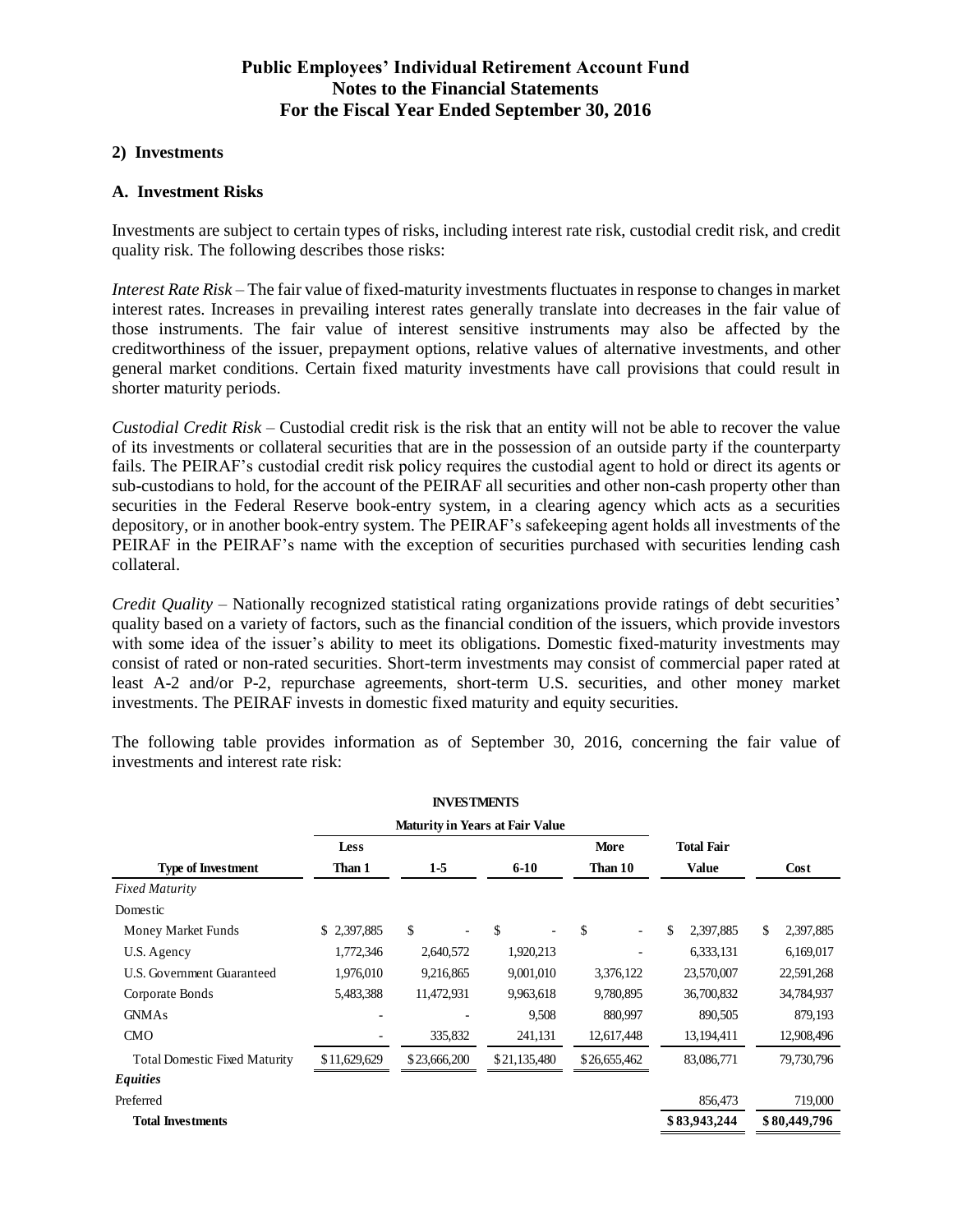## **A. Investment Risks, Continued**

The following table provides information as of September 30, 2016, concerning credit risk:

|                               |                  |                   | Fair Value as a |
|-------------------------------|------------------|-------------------|-----------------|
|                               |                  |                   | Percentage of   |
| Moody's                       | Cost             | <b>Fair Value</b> | <b>Total</b>    |
| Aaa <sup>1</sup>              | \$<br>41,867,579 | \$<br>43,306,053  | 52.12           |
| Aa1                           | 1,686,161        | 1,765,367         | 2.13            |
| Aa2                           | 263,152          | 311,297           | 0.38            |
| Aa3                           | 559,257          | 622,825           | 0.75            |
| A <sub>1</sub>                | 2,928,511        | 3,075,352         | 3.70            |
| A <sub>2</sub>                | 1,573,157        | 1,528,730         | 1.84            |
| A <sub>3</sub>                | 5,652,470        | 6,152,006         | 7.40            |
| Baa1                          | 8,358,490        | 8,872,872         | 10.68           |
| Baa2                          | 5,960,721        | 6,343,203         | 7.63            |
| Baa3                          | 4, 121, 223      | 4,258,115         | 5.12            |
| Ba1                           | 1,957,367        | 2,034,792         | 2.45            |
| Ba <sub>2</sub>               | 950,418          | 996,963           | 1.20            |
| B1                            | 679,139          | 647,442           | 0.78            |
| B2                            | 240,429          | 197,743           | 0.24            |
| B <sub>3</sub>                | 188,532          | 203,895           | 0.25            |
| Not Rated <sup>2</sup>        | 2,744,190        | 2,770,116         | 3.33            |
| <b>Total Fixed Maturities</b> | \$<br>79,730,796 | \$<br>83,086,771  | 100.00          |

#### **RATINGS OF FIXED MATURITIES**

|                               |                  |                   | Percentage of |
|-------------------------------|------------------|-------------------|---------------|
| <b>Standard &amp; Poor's</b>  | Cost             | <b>Fair Value</b> | <b>Total</b>  |
| AAA                           | \$<br>495,302    | \$<br>526,101     | 0.63          |
| $AA+1$                        | 41,757,060       | 43,192,922        | 51.99         |
| AA                            | 263,152          | 311,297           | 0.37          |
| $AA -$                        | 2,889,256        | 3,106,025         | 3.74          |
| $A+$                          | 509,606          | 572,875           | 0.69          |
| A                             | 3,907,366        | 4,066,128         | 4.89          |
| $A -$                         | 4,703,445        | 5,112,897         | 6.15          |
| $BBB+$                        | 8,052,735        | 8,513,605         | 10.25         |
| <b>BBB</b>                    | 7,766,144        | 8,079,619         | 9.72          |
| BBB-                          | 4,037,745        | 4,203,498         | 5.06          |
| $BB+$                         | 360,607          | 396,785           | 0.48          |
| <b>BB</b>                     | 166,269          | 166,980           | 0.20          |
| BB-                           | 796,718          | 735,528           | 0.89          |
| $B -$                         | 188,532          | 203,895           | 0.25          |
| Not Rated <sup>2</sup>        | 3,836,859        | 3,898,616         | 4.69          |
| <b>Total Fixed Maturities</b> | \$<br>79,730,796 | \$<br>83,086,771  | 100.00        |
|                               |                  |                   |               |

 **Fair Value as a** 

<sup>1</sup> Includes securities guaranteed by the U.S. Government.

² Primarily consists of private placements.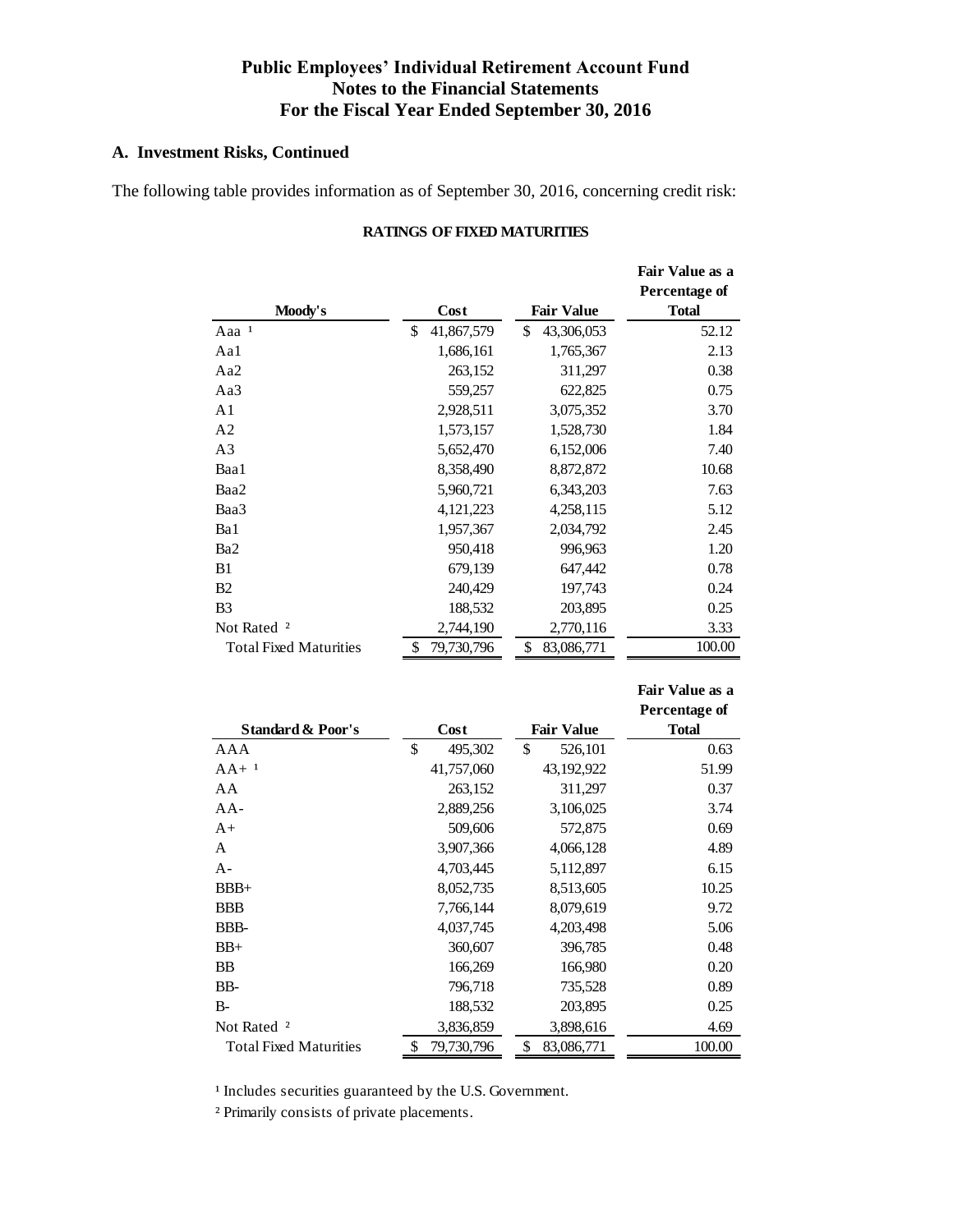#### **B. Fair Value Measurement**

The PEIRAF categorizes its fair value measurements within the fair value hierarchy established by generally accepted accounting principles. The hierarchy prioritizes the inputs to valuation used to measure the fair value of the asset, giving the highest priority to quoted prices in an active market for identical assets (Level 1 measurements) and the lowest priority to unobservable inputs (Level 3 measurements). The inputs to the three levels of the fair value hierarchy are described as follows:

- **Level 1:** Ouoted (unadjusted) prices in an active market for identical assets or liabilities
- Level 2: Significant other inputs which are observable either directly or indirectly, including quoted prices for similar assets or liabilities, quoted prices for identical or similar assets or liabilities in a less active market, or other market-corroborated inputs.
- **Level 3:** Valuations derived from valuation techniques using significant unobservable inputs for the asset or liabilities.

The categorization of investments within the hierarchy is based upon pricing transparency of the instrument and should not be perceived as the particular investment's risk.

Investments in equity securities classified as Level 1 are valued using quoted prices in an active market for those securities.

Investments in securities classified as Level 2 are valued using non-proprietary information that is readily available to market participants from multiple independent sources, which are known to be actively involved in the market. Pricing inputs may include market quotation, yields, maturities, call features, and ratings.

Investments in private equity, debt, and direct investments in Real Estate are classified as Level 3 due to lack of observable pricing inputs and are valued using annual appraisals based on a combination of market data and projected cash flows.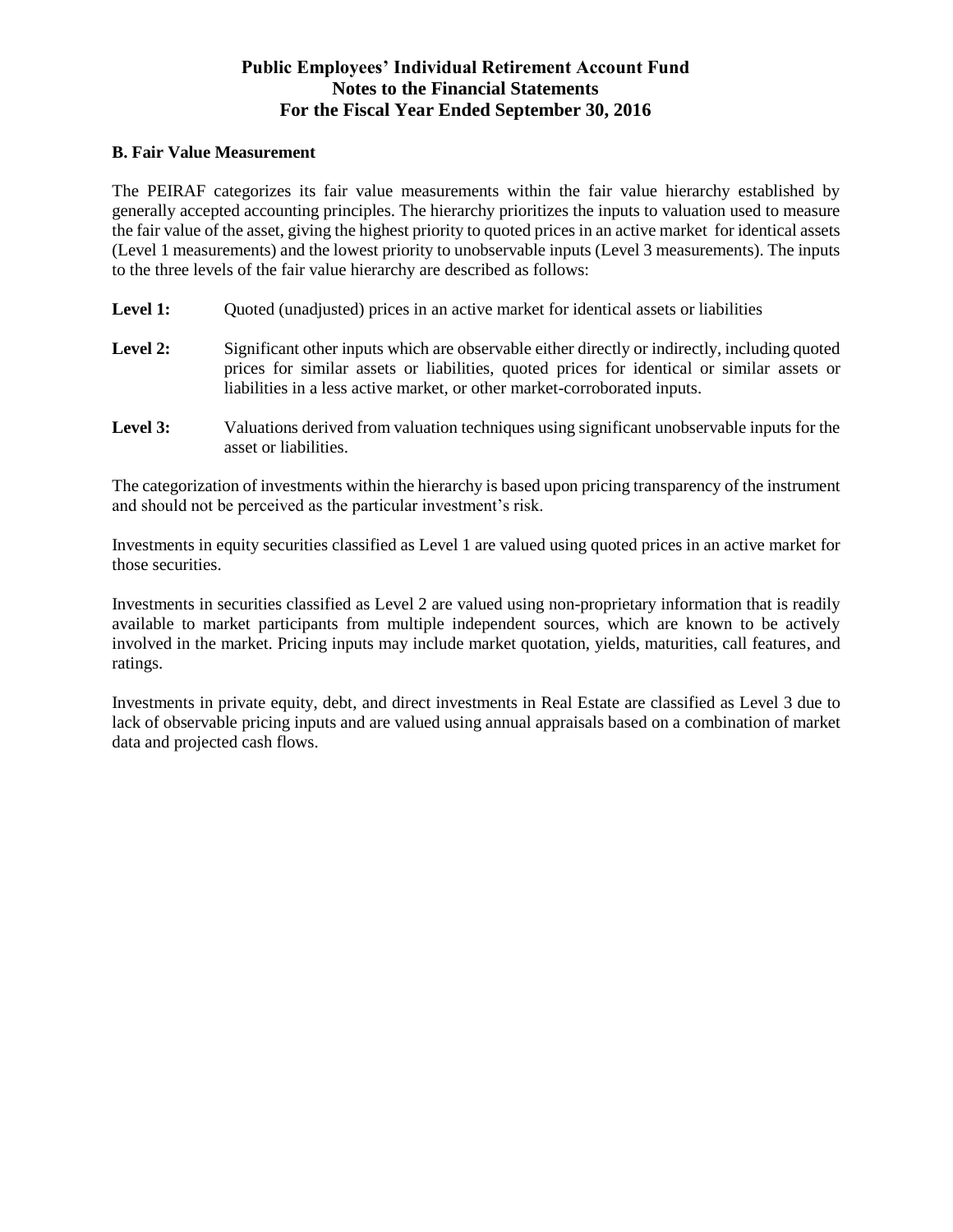## **B. Fair Value Measurement, Continued**

The following table provides information as of September 30, 2016, concerning fair value measurement:

|                                      |                 | <b>Fair Value Measurements Using</b> |                  |                  |  |  |
|--------------------------------------|-----------------|--------------------------------------|------------------|------------------|--|--|
|                                      |                 | Quoted                               |                  |                  |  |  |
|                                      |                 | Prices in                            | Significant      |                  |  |  |
|                                      |                 | Active                               | Other            | Significant      |  |  |
|                                      |                 | Markets                              | Observable       | Unobservable     |  |  |
|                                      | 9/30/2016       | (Level 1)                            | Inputs (Level 2) | Inputs (Level 3) |  |  |
| <b>Fixed Maturity</b>                |                 |                                      |                  |                  |  |  |
| Domestic                             |                 |                                      |                  |                  |  |  |
| Money Market Funds                   | \$<br>2,397,885 | \$                                   | \$<br>2,397,885  | \$               |  |  |
| U.S. Agency                          | 6,333,131       |                                      | 6,333,131        |                  |  |  |
| U.S. Government Guaranteed           | 23,570,007      |                                      | 23,570,007       |                  |  |  |
| Corporate Bonds                      | 36,700,832      |                                      | 36,700,832       |                  |  |  |
| <b>GNMAs</b>                         | 890,505         |                                      | 890,505          |                  |  |  |
| CMOs                                 | 13, 194, 411    |                                      | 13, 194, 411     |                  |  |  |
| <b>Total Domestic Fixed Maturity</b> | 83,086,771      |                                      | 83,086,771       |                  |  |  |
| Equities                             |                 |                                      |                  |                  |  |  |
| Preferred                            | 856,473         | 856,473                              |                  |                  |  |  |
| <b>Total Investments</b>             | 83,943,244      | 856,473                              | 83,086,771       |                  |  |  |
| Securities Lending Collateral        | 4,642,453       |                                      | 4,642,453        |                  |  |  |
| <b>Total Fair Value</b>              | \$88,585,696    | \$856,473                            | 87,729,224       | \$               |  |  |

## **C. Concentration of Investments**

As of September 30, 2016, the PEIRAF owned debt securities of the Federal National Mortgage Association (Fannie Mae) and the Federal Home Mortgage Corporation (Freddie Mac), which represented approximately, 12.86% and 6.45%, respectively, of the total fair value of investments.

## **D. Securities Lending Program**

The PEIRAF is authorized by the Board of Control to participate in a securities lending program. The PEIRAF's custodian, State Street Bank and Trust Company (State Street), administers the program. Certain securities from the PEIRAF are loaned to borrowers approved by the PEIRAF for collateral that will be returned for the same security in the future. Approved borrowers of securities provide acceptable collateral in the form of cash (U.S. and foreign currency), U.S. and non U.S. equities, assets permissible under Rule 15c3-3 under the Exchange Act of 1934, and other collateral as the parties may agree to in writing from time to time. All security loans are open loans and can be terminated on demand by the PEIRAF or borrower. The initial collateral received shall have (depending on the nature of the loaned securities and the collateral received) a value of 102% or 105% of the fair value of the loaned securities, or such other value, not less than 102% of the fair value of the loaned securities, as may be applicable in the jurisdiction in which such loaned securities are customarily traded. Pursuant to the terms of the applicable securities loan agreement, State Street shall, in accordance with State Street's reasonable and customary practices, mark loaned securities and collateral to their fair value each business day based upon the fair value of the collateral and the loaned securities at the close of business, employing the most recently available pricing information and shall receive and deliver collateral in order to maintain the value of the collateral at no less than 100% of the fair value of the loaned securities.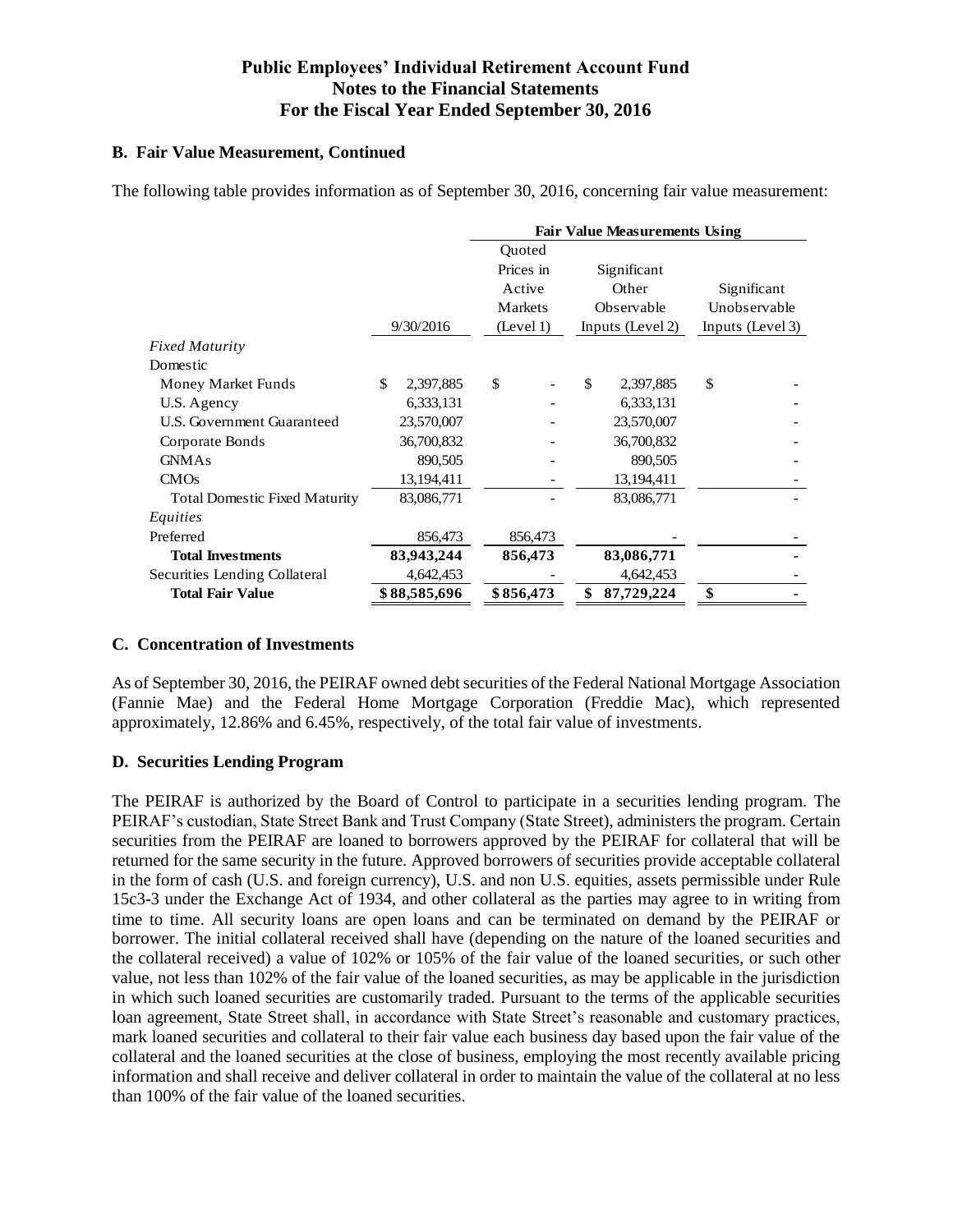## **D. Securities Lending Program, Continued**

The PEIRAF cannot pledge or sell collateral securities received unless the borrower defaults. Cash collateral is invested in the State Street Quality D Short-Term Investments Fund (QDF). The collateral fund is separated into two pools, a liquidity pool and a duration pool. This split allows greater flexibility in managing the available liquidity in the investment in the fund and the outstanding balance of securities on loan.

The following describes the QDF guidelines for the liquidity pool: The QDF's Investment Manager shall maintain the dollar-weighted average maturity of the QDF in a manner that the Investment Manager believes is appropriate to the objective of the QDF; provided, that (i) in no event shall any eligible security be acquired with a remaining legal final maturity (i.e., the date on which principal must be repaid) of greater than 18 months, (ii) the Investment Manager shall endeavor to maintain a dollar-weighted average maturity of the QDF not to exceed 75 calendar days, and (iii) the Investment Manager shall endeavor to maintain a dollar-weighted average maturity to final of QDF not to exceed 180 calendar days. At the time of purchase, all eligible securities with maturities of 13 months or less shall be rated at least A1, P1, or F1 by at least two of the following nationally recognized statistical rating organizations: Standard & Poor's Corp. ("S&P"), Moody's Investor Services, Inc. ("Moody's"), or Fitch, Inc. ("Fitch"), or be determined by the Investment Manager to be of comparable quality.

Additionally, all eligible securities with maturities in excess of 13 months shall be rated at least A, A3, or A- by at least two of the following nationally recognized statistical rating organizations: S&P, Moody's, or Fitch or be determined by the Investment Manager to be of comparable quality. The QDF may invest up to 10% of its assets at the time of purchase in commingled vehicles managed by the Trustee or its affiliates that conform to the Investment Policy Guidelines.

The following describes the QDF guidelines for the duration pool: The QDF duration pool includes all asset-backed securities (regardless of maturity) and securities of any type with a remaining maturity of 91 days or greater. Each QDF investor owns a specified percentage interest in the duration pool which is redeemable only in kind, not in cash. The QDF duration pool will not make additional investments.

As of September 30, 2016, the average term of the loans was 40 days. Cash collateral investments in the QDF are matured as needed to fulfill loan obligations. There is no direct matching of the maturities of the loans with the investments made with cash collateral.

At September 30, 2016, the fair value of the securities on loan was \$17,779,358. The fair value of the collateral pledged by the borrowers was \$18,481,996. Since the amounts owed by the PEIRAF exceeded the amounts the borrowers owed to the PEIRAF, there was no credit risk exposure as of September 30, 2016. Additionally, there were no significant violations of legal or contractual provisions, no borrower or lending agent default losses, and no recoveries of prior period losses during the fiscal year.

Investments purchased with cash collateral are held by the custodial agent, but not in the name of the PEIRAF. Securities pledged as collateral are held by the custodial agent, but not in the name of the PEIRAF. Letters of credit pledged as collateral are issued by the borrower's bank and are irrevocable. Tri-party collateral is held by a third party bank in the name of the custodial agent. State Street, as custodial agent, is authorized to request a third party bank to undertake certain custodial functions in connection with holding of the collateral provided by a borrower.